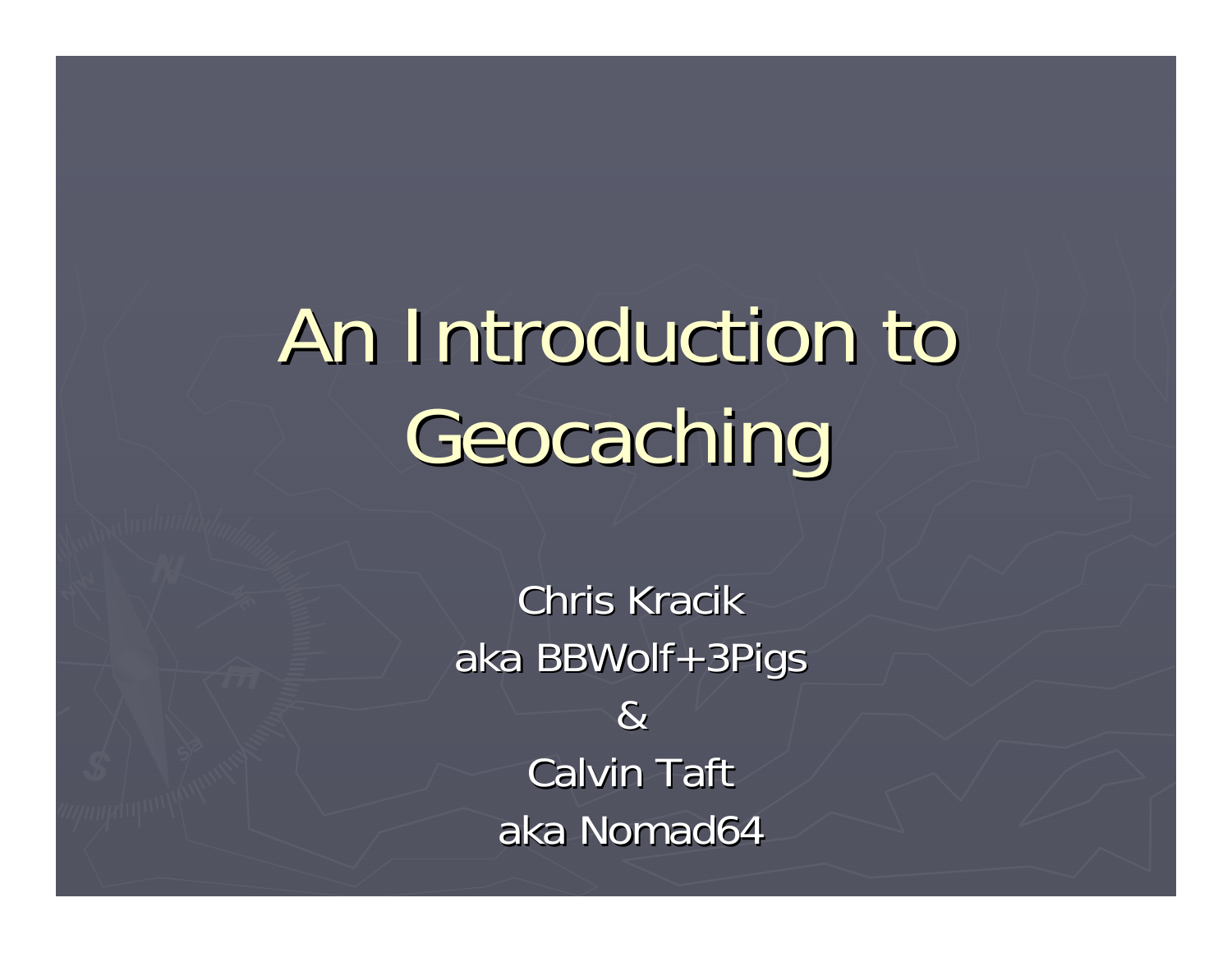## What is Geocaching?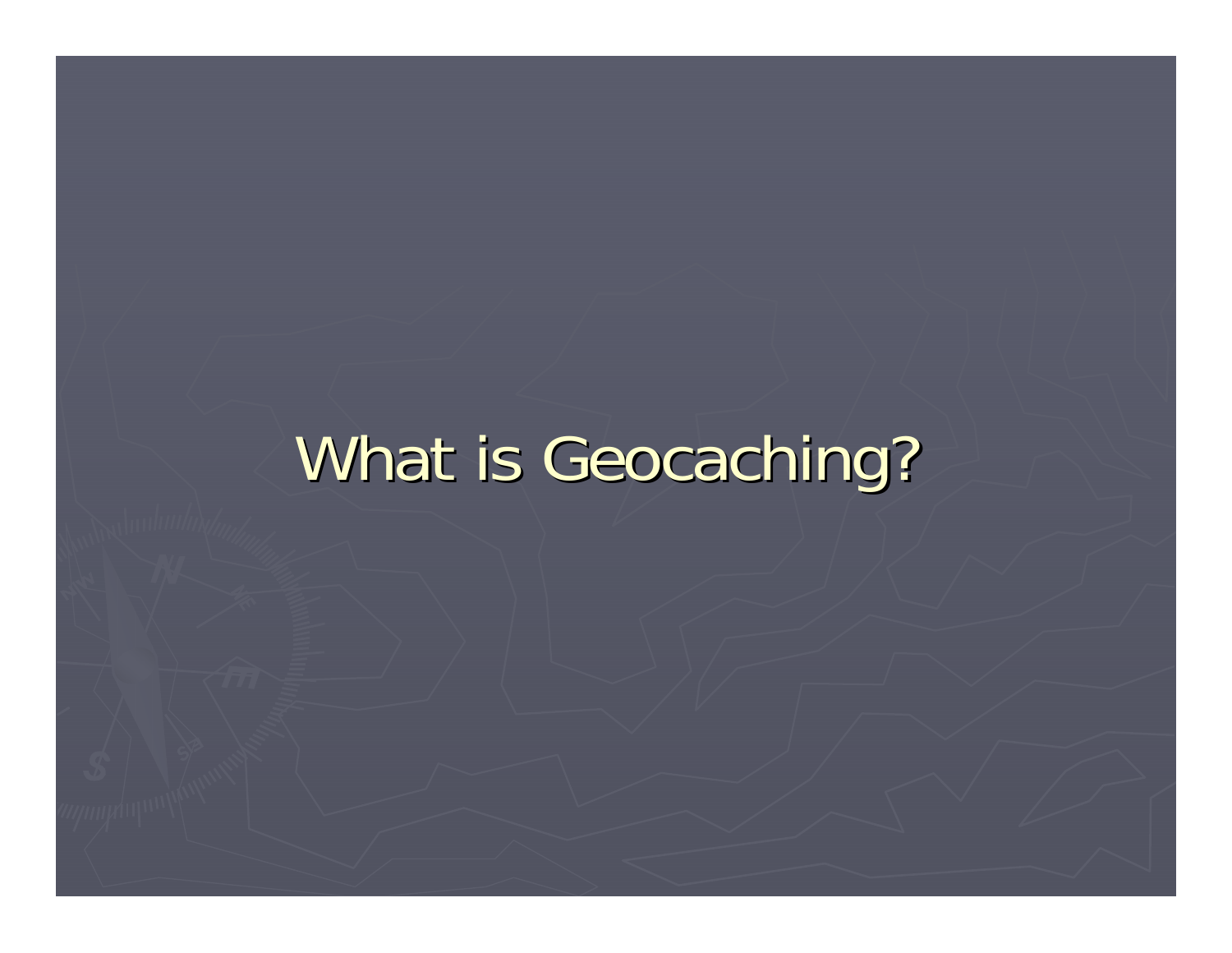*"Geocaching is a sport where you use a Geocaching is a sport where you use a multi billion dollar satellite system to multi billion dollar satellite system to locate Rubbermaid containers in the middle of the woods. middle of the woods. "*

> *-Anonymous Anonymous*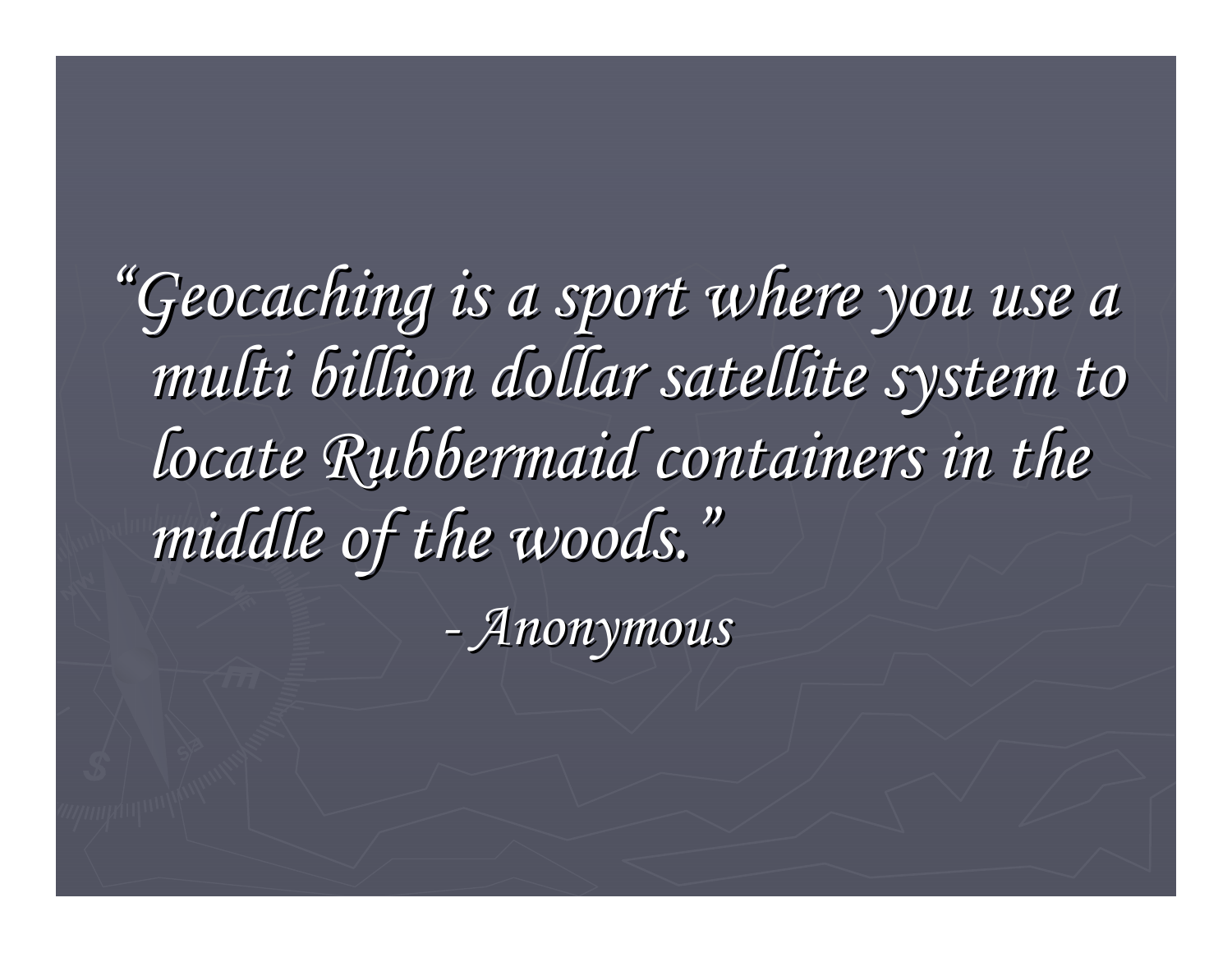### No, really, what is Geocaching?

► Geocaching is a family oriented activity where participants, using GPS technology and information off the Internet, locate caches in city parks, forests, management areas, town, cities, etc. and log their experiences online





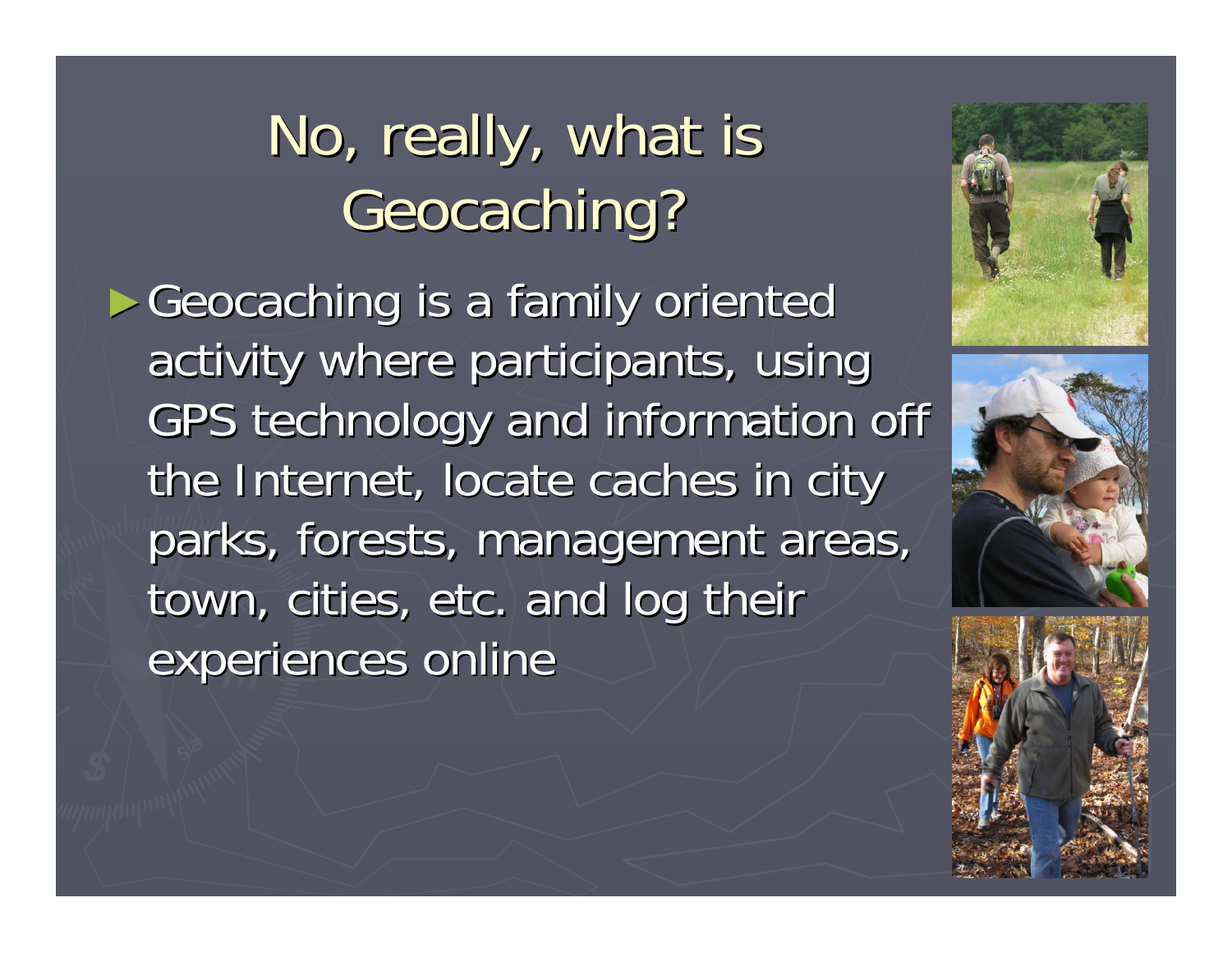#### Some More Details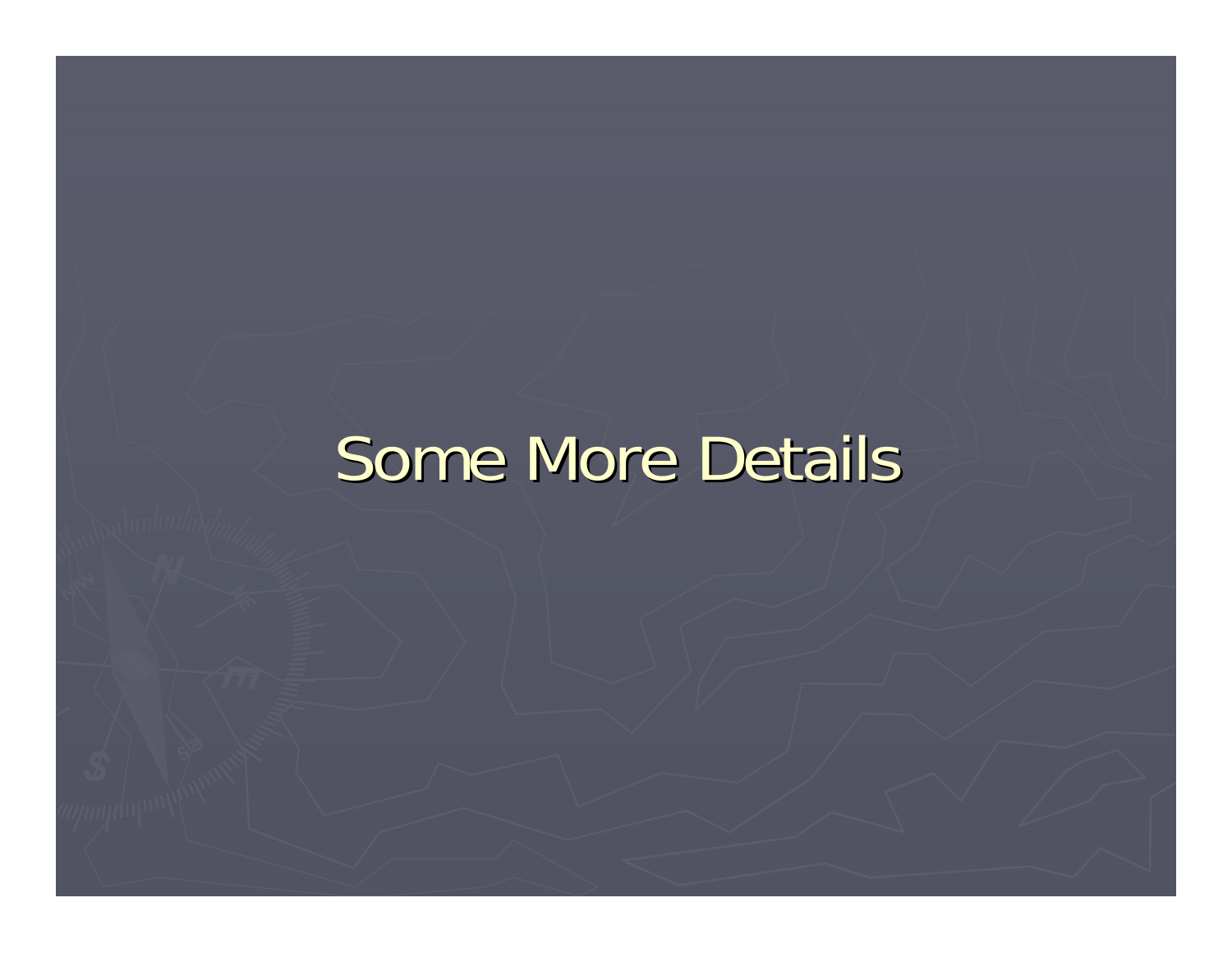#### Selective Availability & Geocaching

- ► Prior to May 2000, civilian GPS signal included a random error (Selective Availability) Availability)
	- **Exercise 2011** Civilian accuracy >30m
- ► Pres. Clinton ordered SA to be turned off at 0000, 1 May 2000
	- **Any risk is offset by the benefits**
	- Resulted in accuracy < 10m
	- Benefit sportsmen, FAA, etc
	- $-3$  May 2000 -- Dave Ulmer placed first "cache "
	- Now over 1,500,000 caches worldwide! Now over 1,500,000 caches worldwide!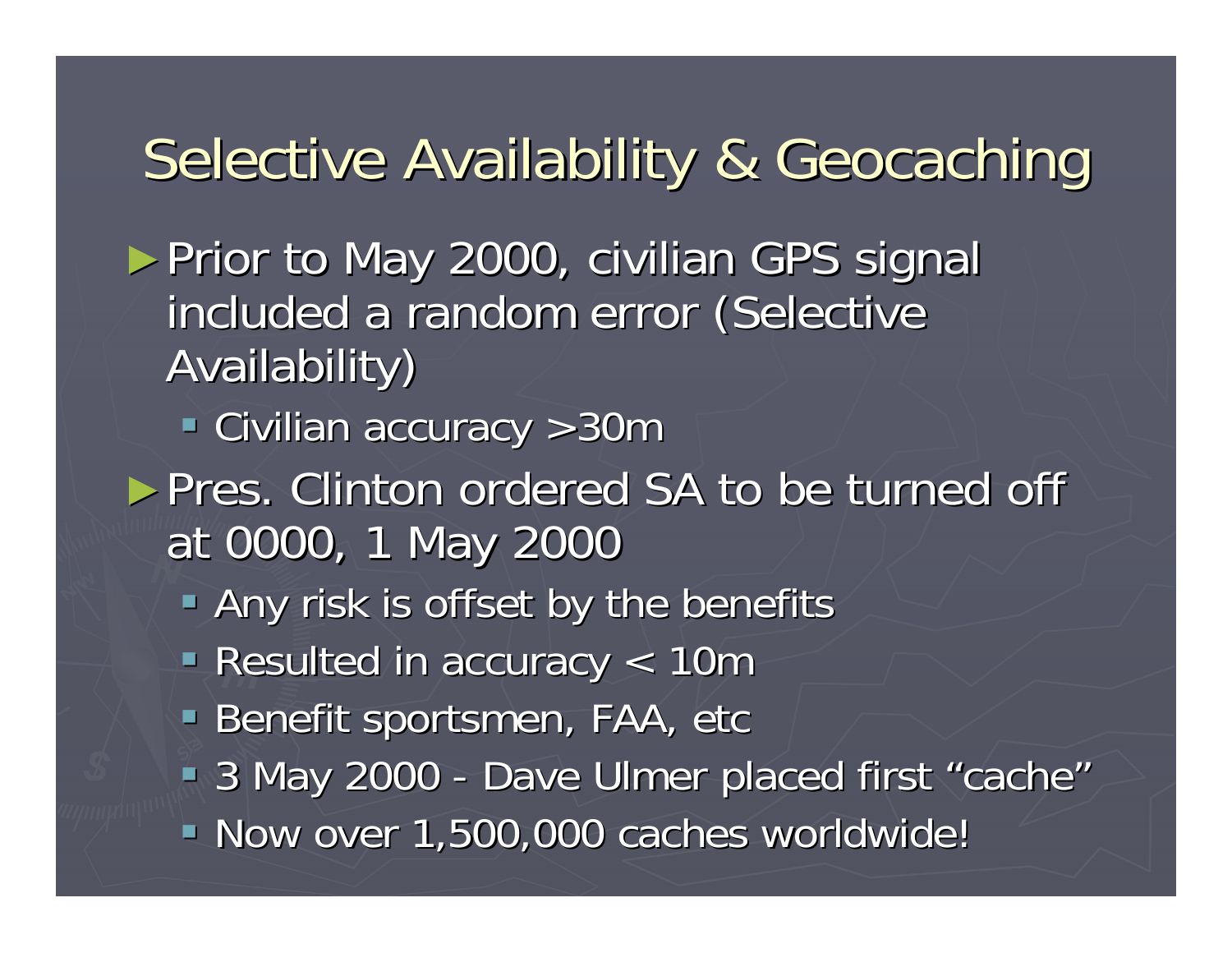### **The Basics**

#### $\blacktriangleright$  The Hide

- A player hides a container with a log book, and possibly "trade goodies" (swag) and records the coordinates
- **Posts a listing at one of the caching websites with the** coordinates and any other pertinent information

#### $\blacktriangleright$  The Find

- Once listed, cachers review the information on the website and enter the coordinates into their receiver or their smart phone
- **The Hunt Begins!**
- When found, the log is signed, trades made (optional) and cache returned to its hiding spot
- **Back home, a log is entered online**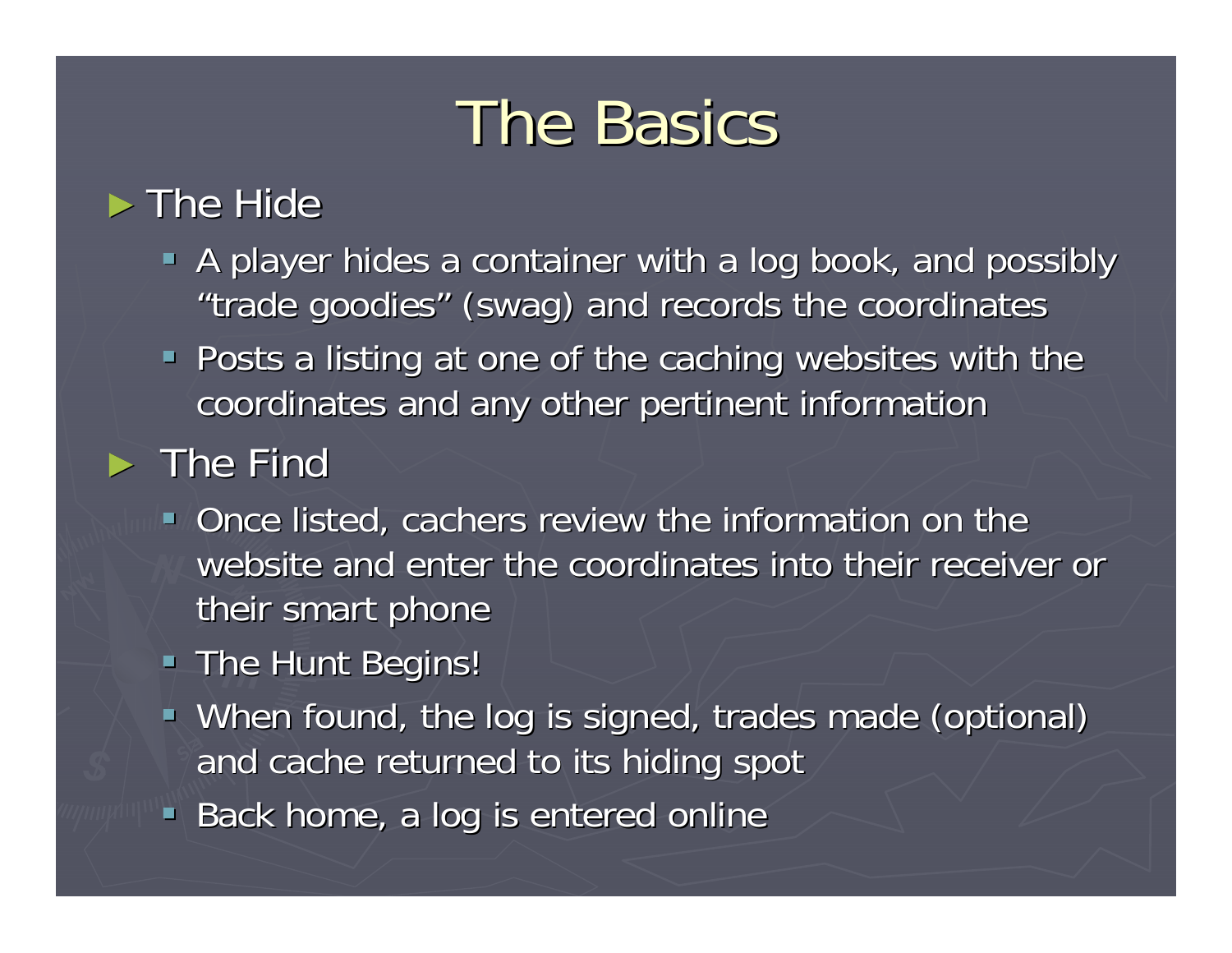## The Who's & Why's

#### ►Who?

- **There is no "typical" cacher**
- **Families, retirees, hikers, engineers, teachers,** girl & boy scouts, librarians, doctors, truckers…the list is endless
- The game is getting more accessible with smartphones, and more "in town" hides
- ► Why?
	- There are as many answers as there are cachers **Exercise, family together time, thrill of the hunt,** exploring new places, fun with friends, photography...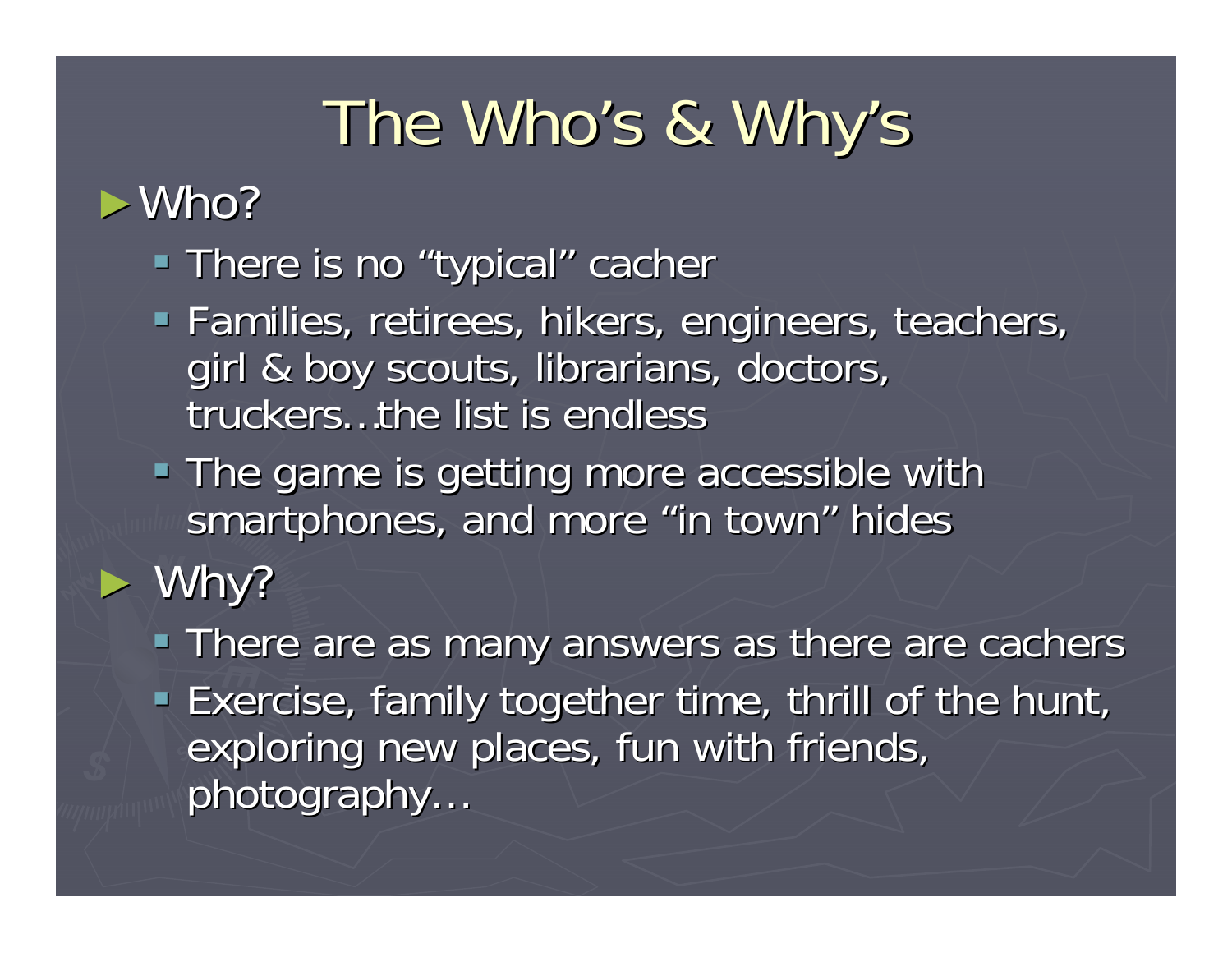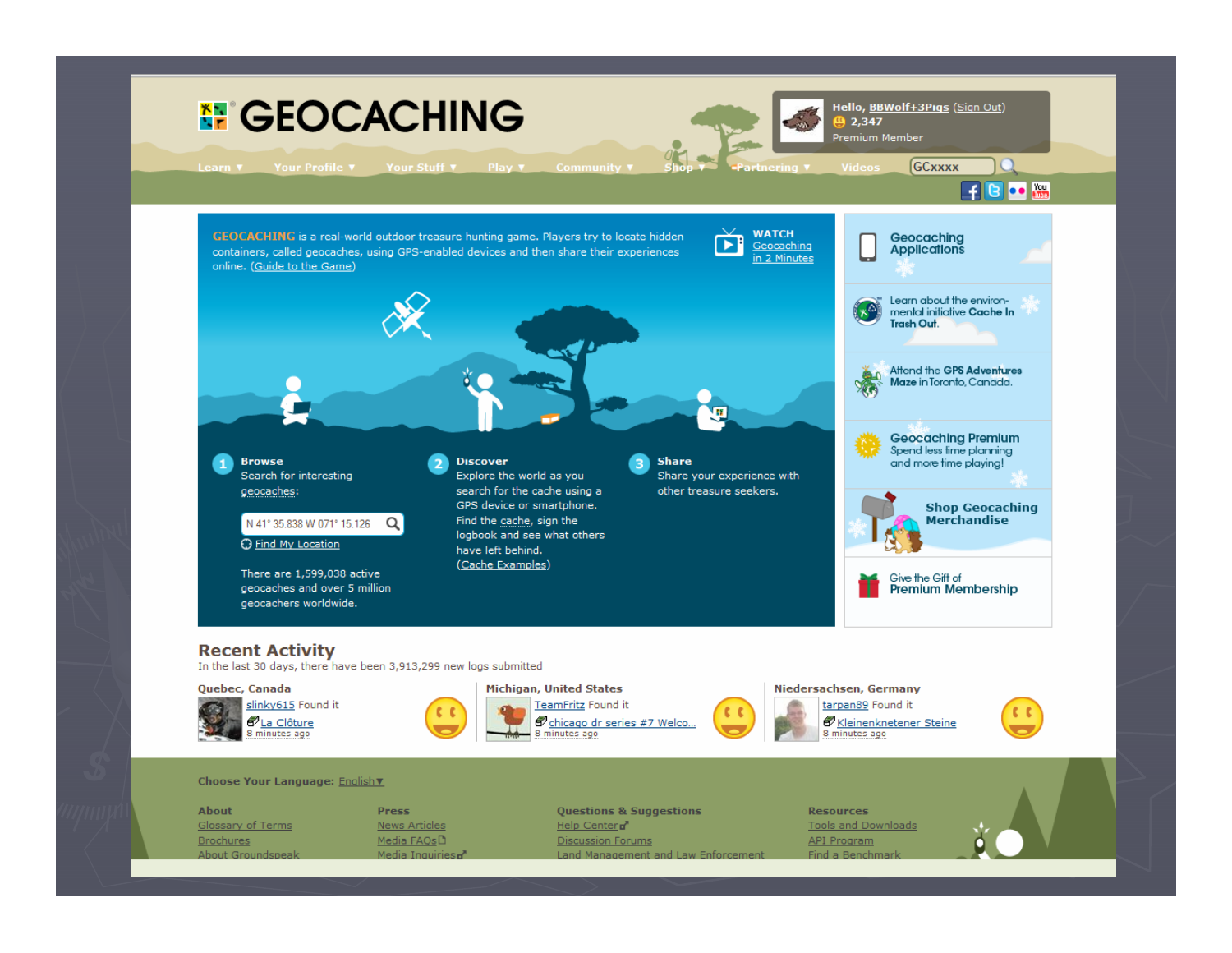## **Cache Types**

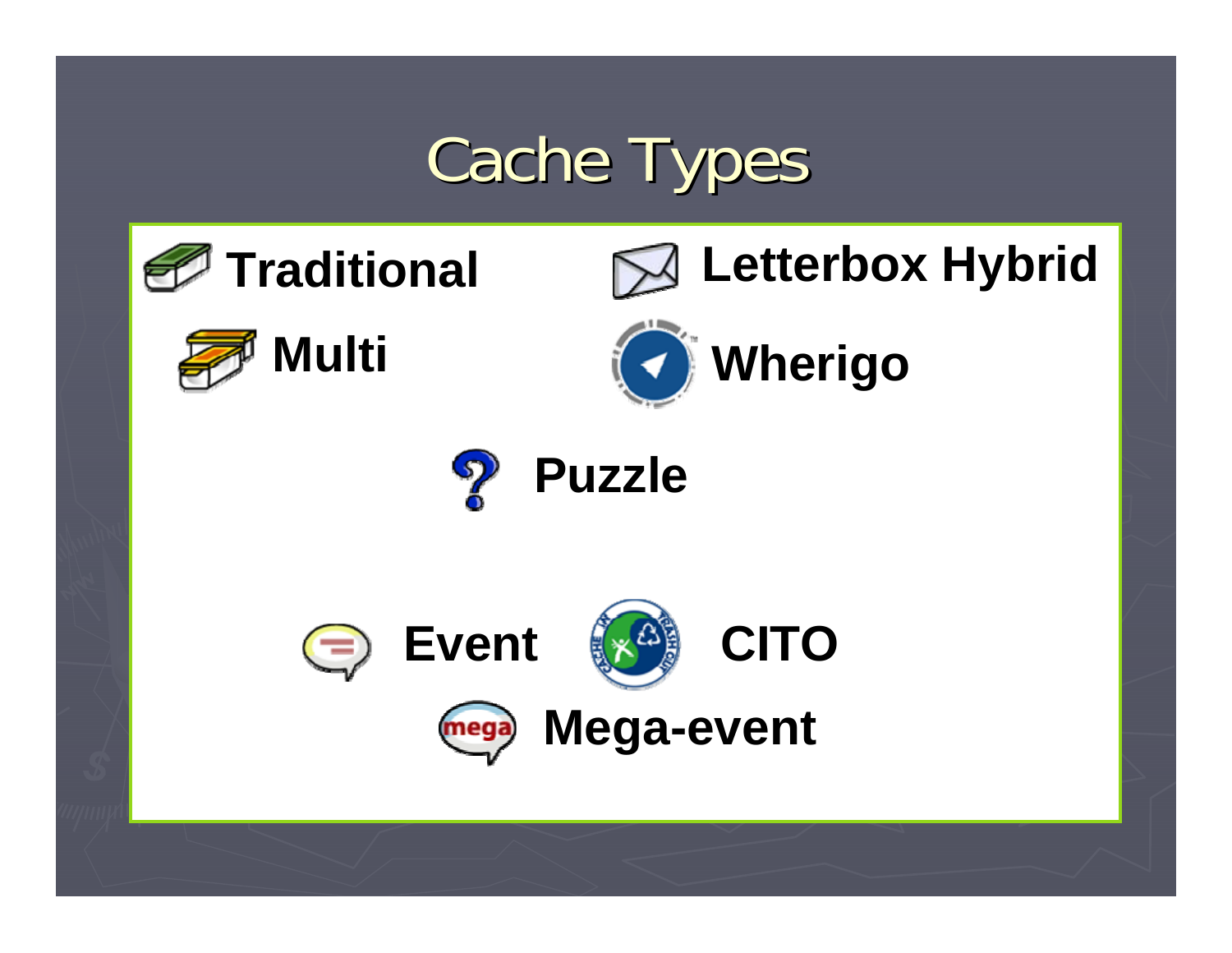



- $\blacksquare$  Film canister
- Hide-a-key
- **Pill Bottle**
- "Nanos"
- ► Small
	- Small rubbermaid (~cup size)
- ► Regular
	- **Rubbermaid, lock & lock, ammo can**
- ► Large
	- **5 gallon bucket**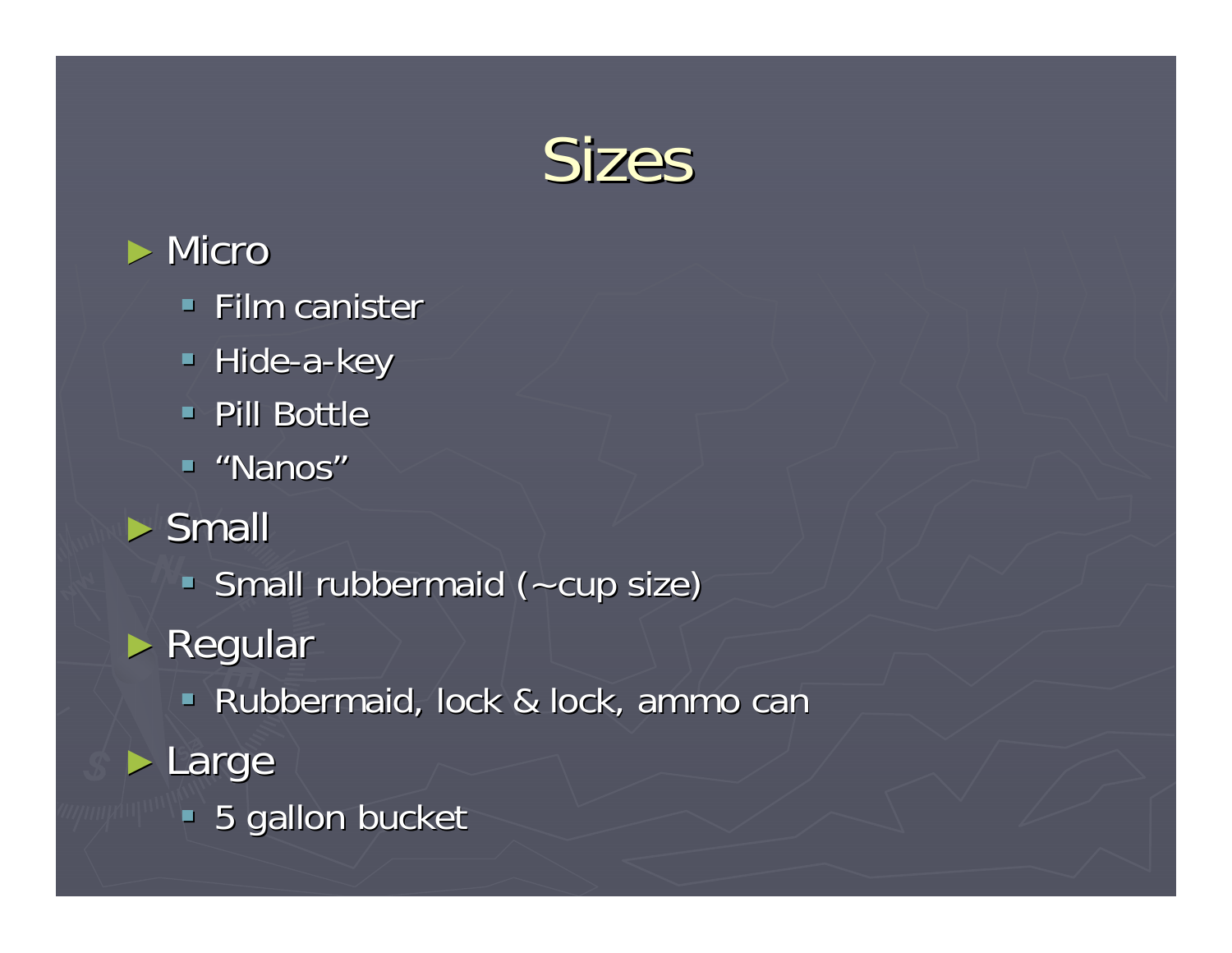#### Land Trusts & Geocaching (We're a pretty good match)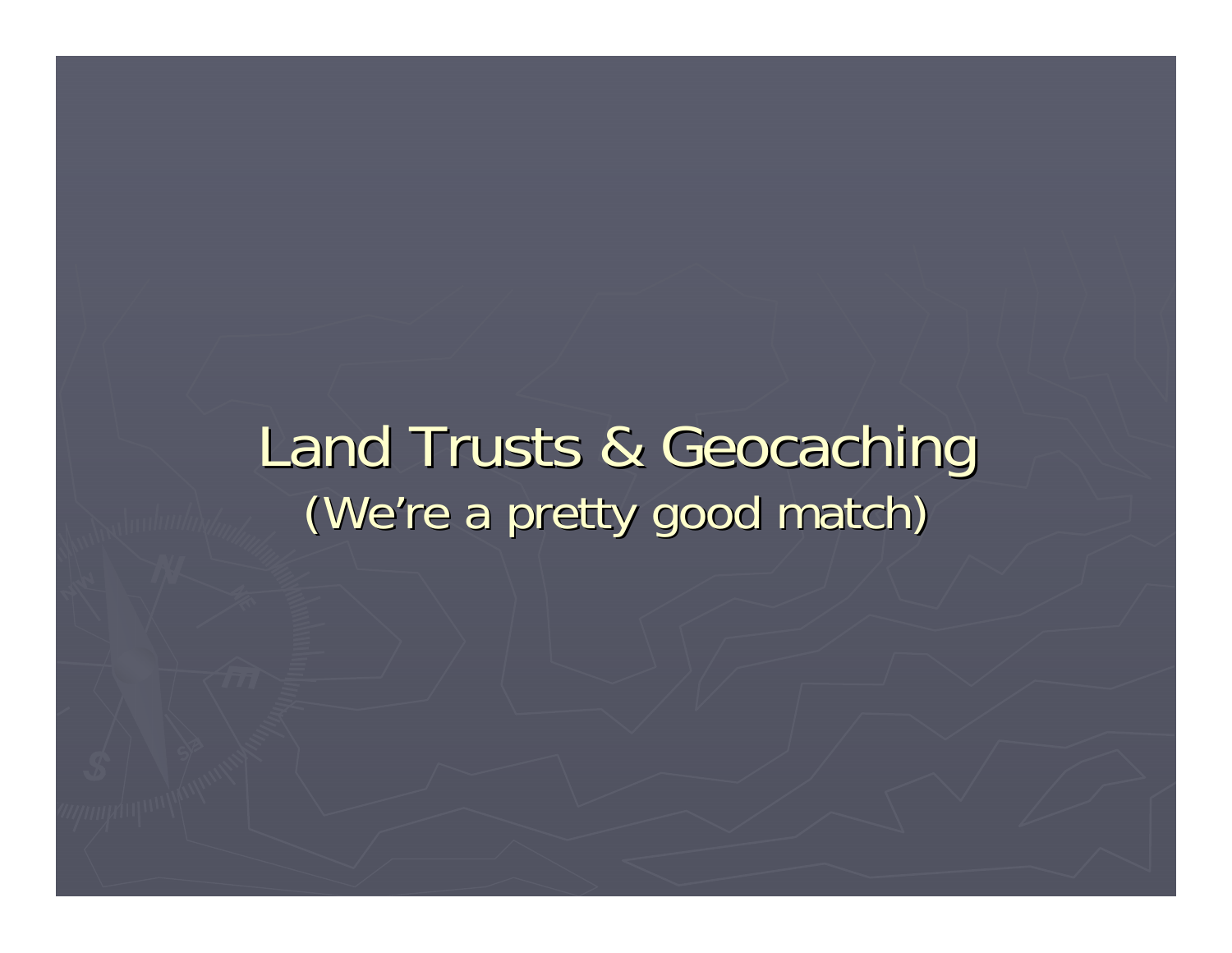Your Properties and Geocaching  $\blacktriangleright$  We like to explore new places Your property is probably one of those places ► We like to bring others to cool places we've foundWe love what we found, and want to share ► Geocaching and related activities can help showcase your properties  $\blacktriangleright$  "If you hide it, they will come" **There may caches on your properties already**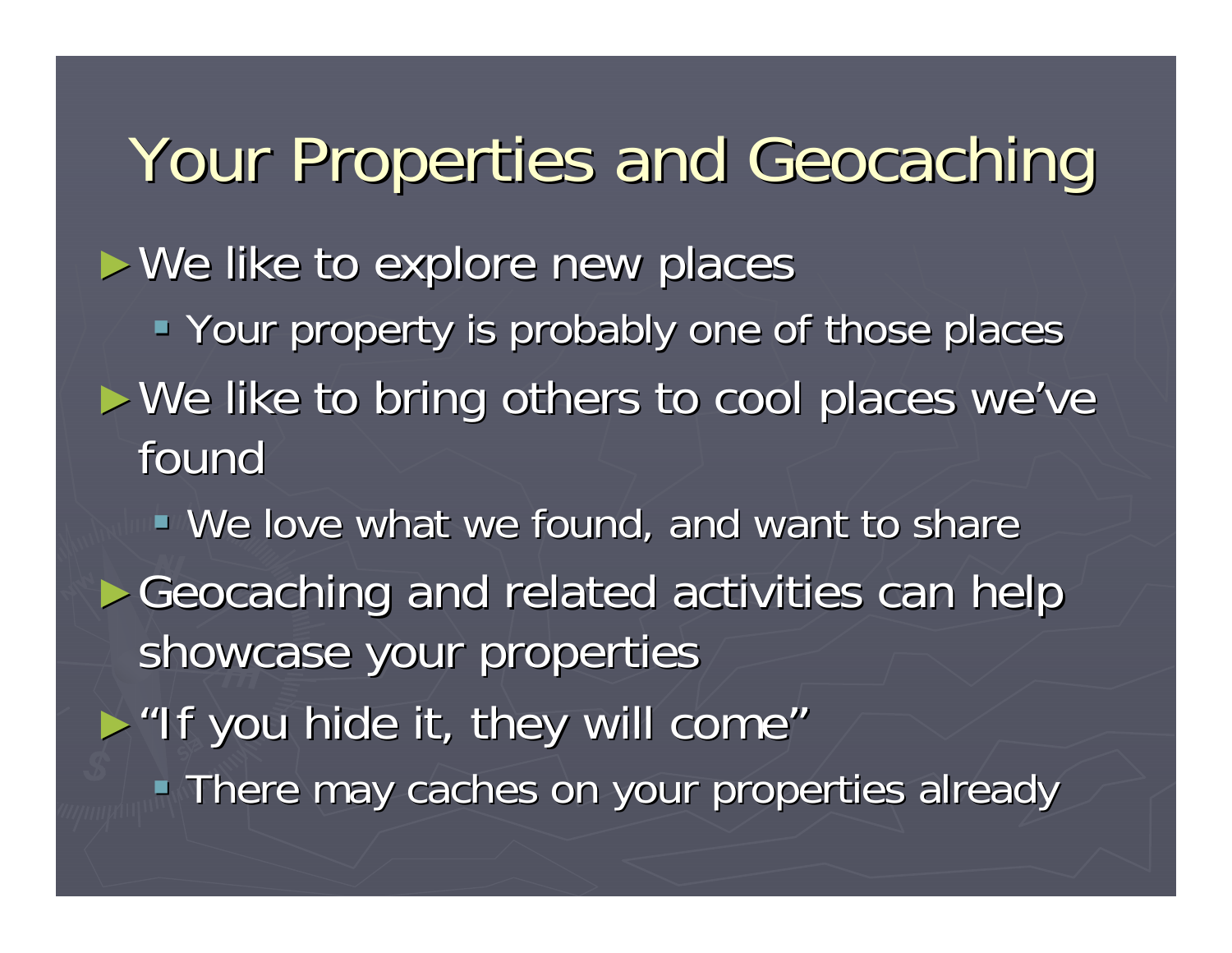### Promoting Your Property

- ► Land Trusts, Park Systems, etc. are embracing geocaching as a means to attract new visitors a means to attract new visitors
	- 1.5M Caches & 5M Cachers worldwide! 1.5M Caches & 5M Cachers worldwide!
	- A lot of properties and parks are unknown
- $\blacktriangleright$  Hide a cache
	- Provide a nice write-up of the property and include links to your policy
	- Invite others to hide caches (in accordance with your policy)

#### ► Events

- **Picnics and Meet & Greets**
- **Intro to Caching Course**
- $\blacksquare$  Nature Walk with a new cache as the finale
- **CITO Cache In Trash Out**
- ► Give -aways
	- Geocoins & Pathtags
	- NY Great Lakes Seaway
	- **Allegheny Geo Trail**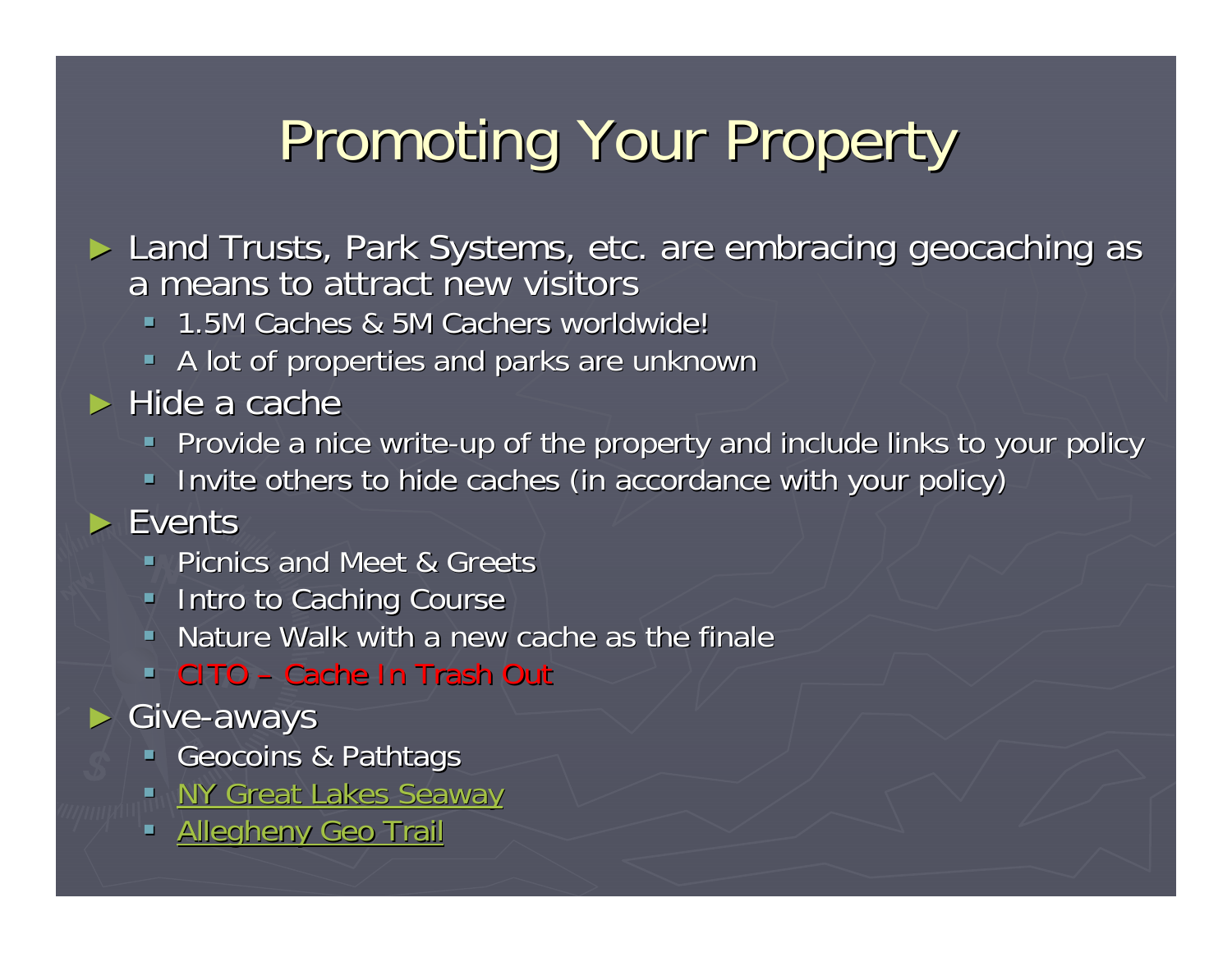## Why Bother?

► Geocaching is another way to attract new people to your properties

- Some geocachers may not be your "typical" visitors
- ► Raise awareness about your properties and your work
- ►New Members & Volunteers
	- **Trail clearing and CITO**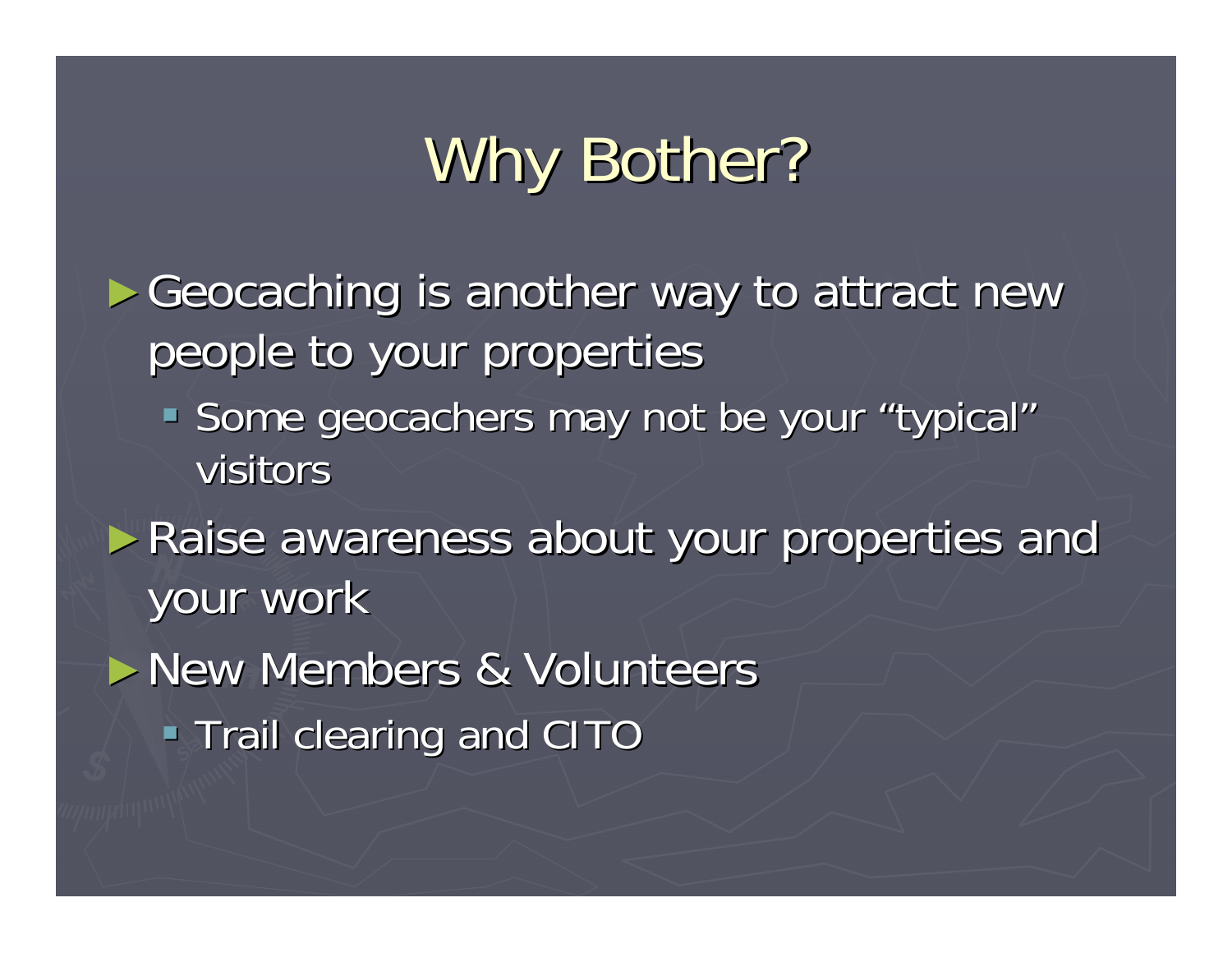#### Responsible Geocaching (Yes, we have "rules " $\binom{n}{k}$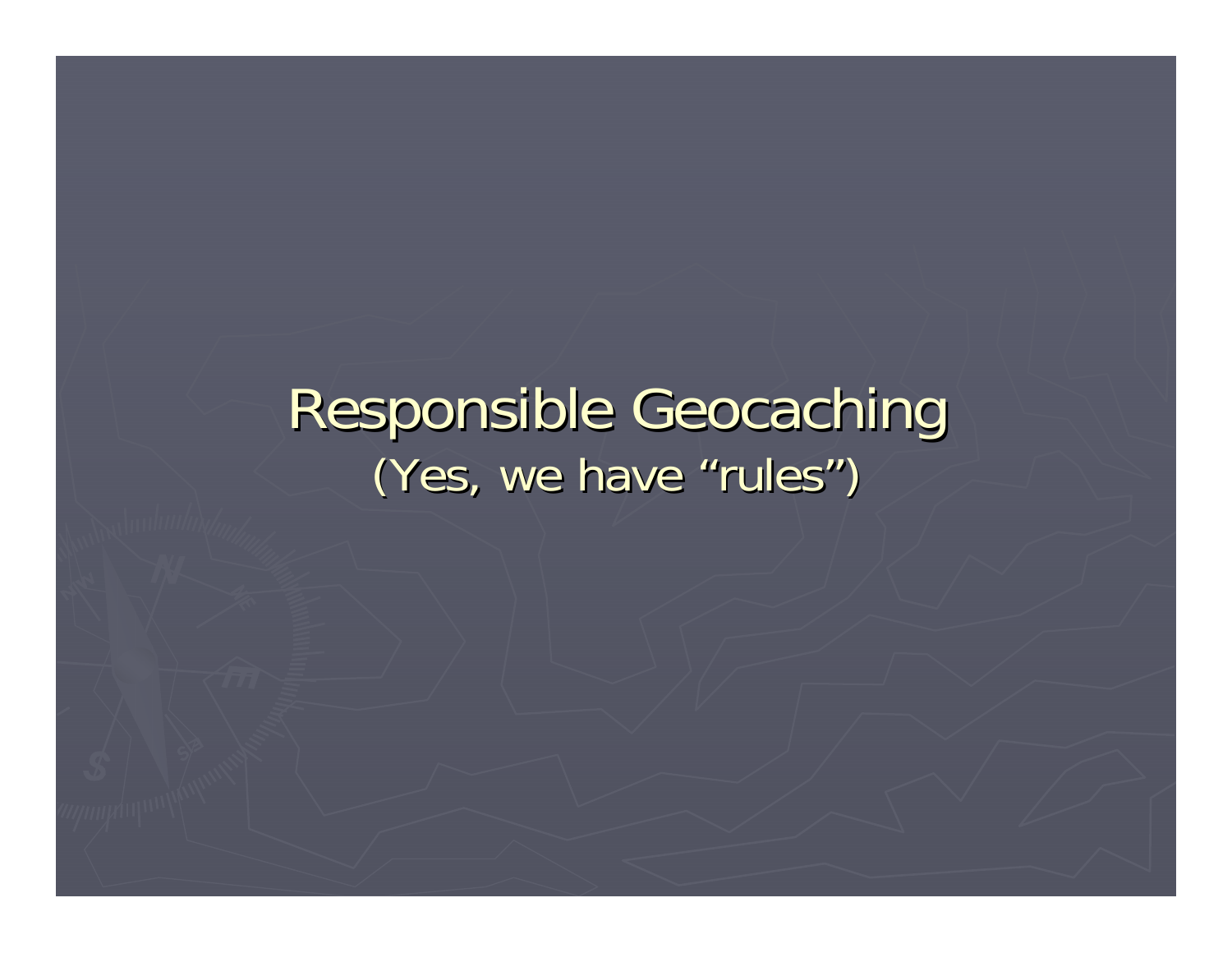## Geocaching.com Listing Guidelines

(Some key points)

► Geocaching.com provides listing specific guidelines

► Listings reviewed prior to publication

- $\triangleright$  No burying!
- ► Adequate permission (Private/Public spaces)
	- "Frisbee Rule"
- ► No elementary schools
- ► No Federal properties (unless explicit manager permission)

► No military bases or potential terror targets

► "Saturation Rule " $"$  – 528' offset between caches ► Self-policing

Complete Guidelines at Geocaching.com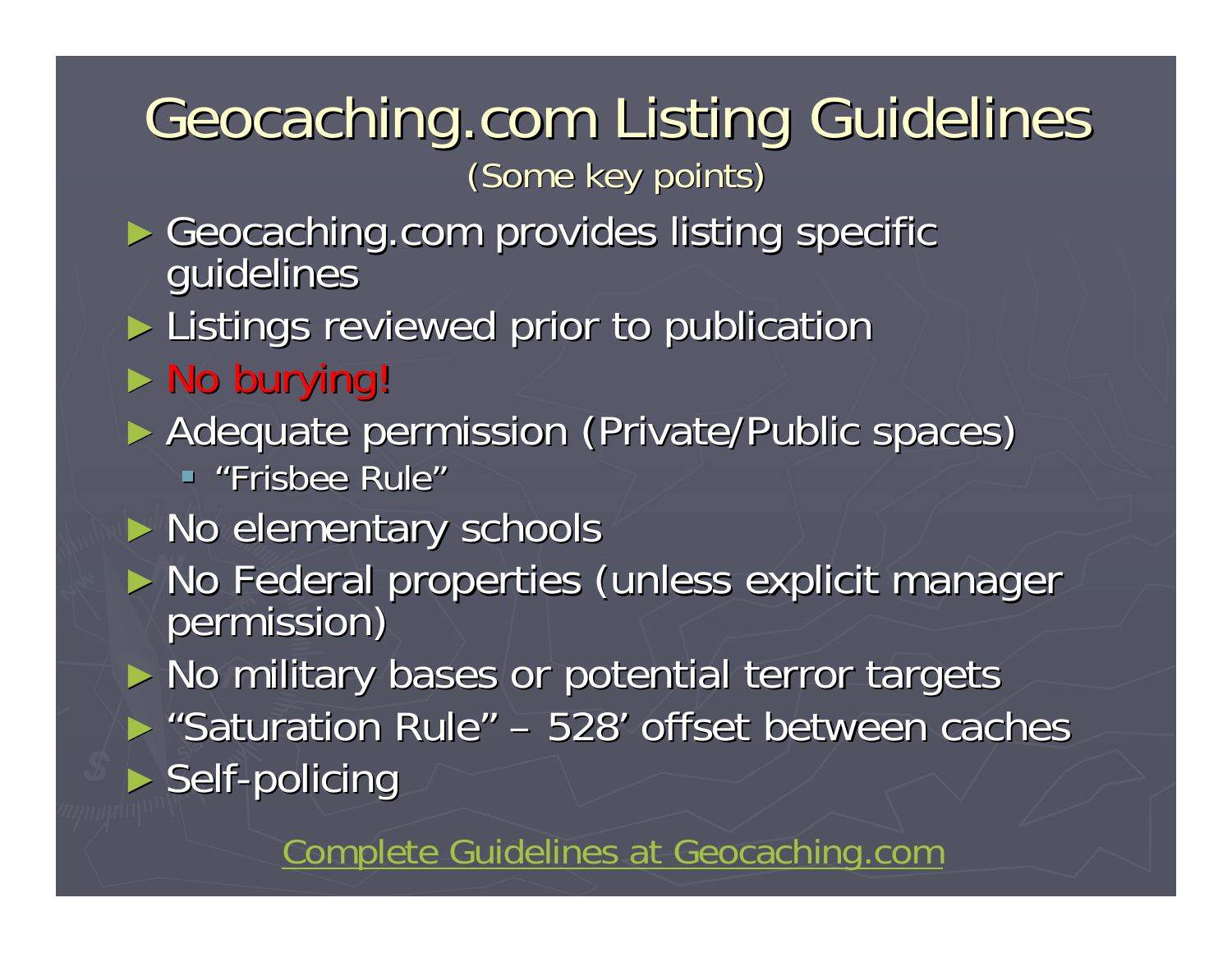## **Property Policies**

► Adopt consistent policies for geocaching  $\blacksquare$  We'll get frustrated if every property has a different policy We want to bring people to your properties • Can be more specific than geocaching.com guidelines ► Provide a POC (email, phone) ► Post the policy on your web site  $\blacksquare$  Don't make it hard to find ► Provide policy to local geocaching.com reviewer **- Reviewer will try to verify that the policies are adhered to** ► Policy Examples **Westmoreland Conservancy (PA)** Westmoreland Conservancy (PA)  $\blacksquare^\circ$ ■ MA DCR **US Army COE**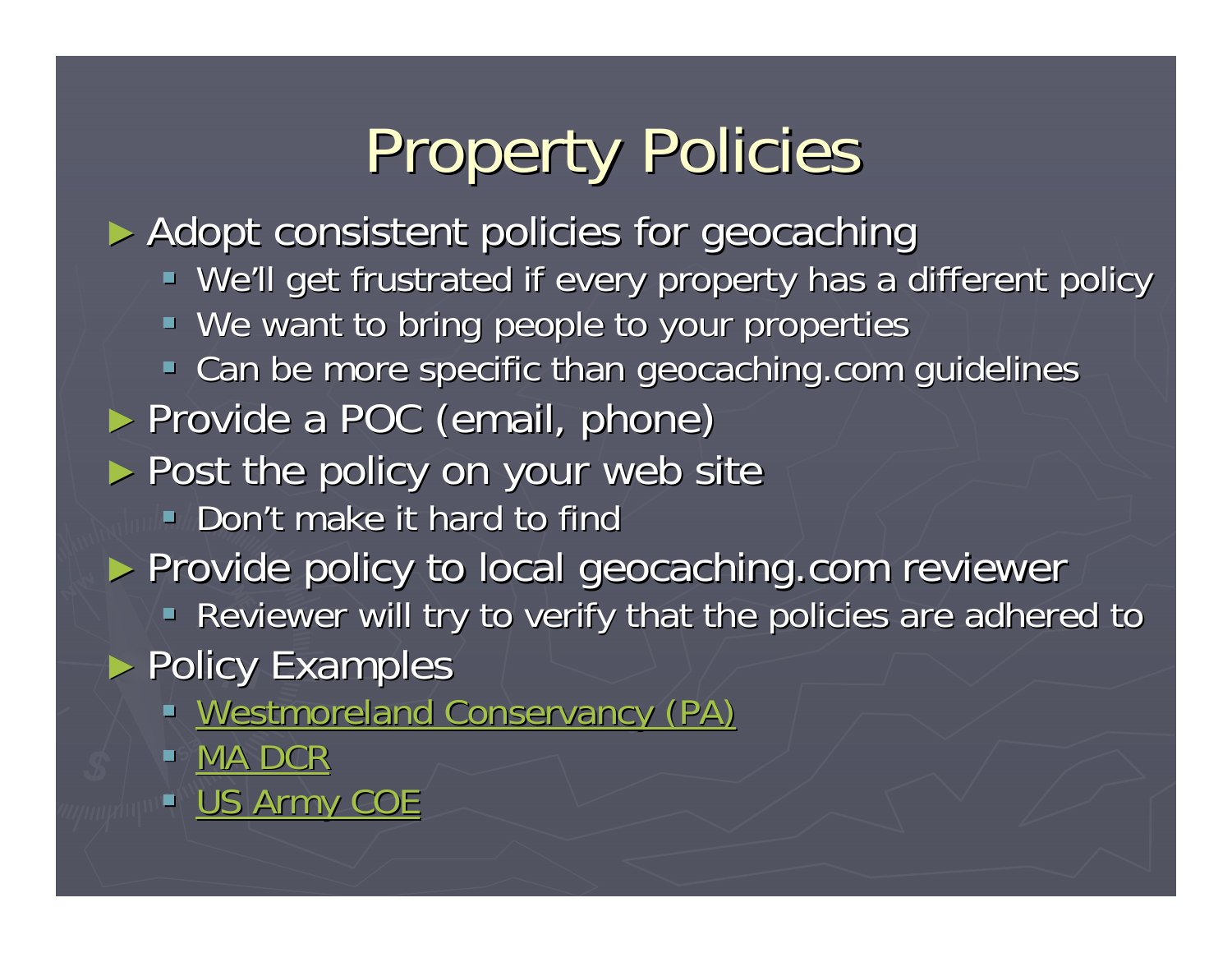## Suggestions for Property Policies

- ► All GC.com guidelines apply
	- $\blacksquare$  No digging! No defacing!
- ► All local/state/federal laws apply
- ▶ Permission Required
	- Hider must get written/email permission from property manager and provide a copy of email to reviewer
	- **Requires "site inspection"**
	- **Unauthorized caches will be removed by staff Vinauthorized caches will be removed by staff**
	- $\blacksquare$  Permission can be revoked
- ► Labeled containers
	- **Transparent?**
- ► No hiding in stones walls, ruins, etc